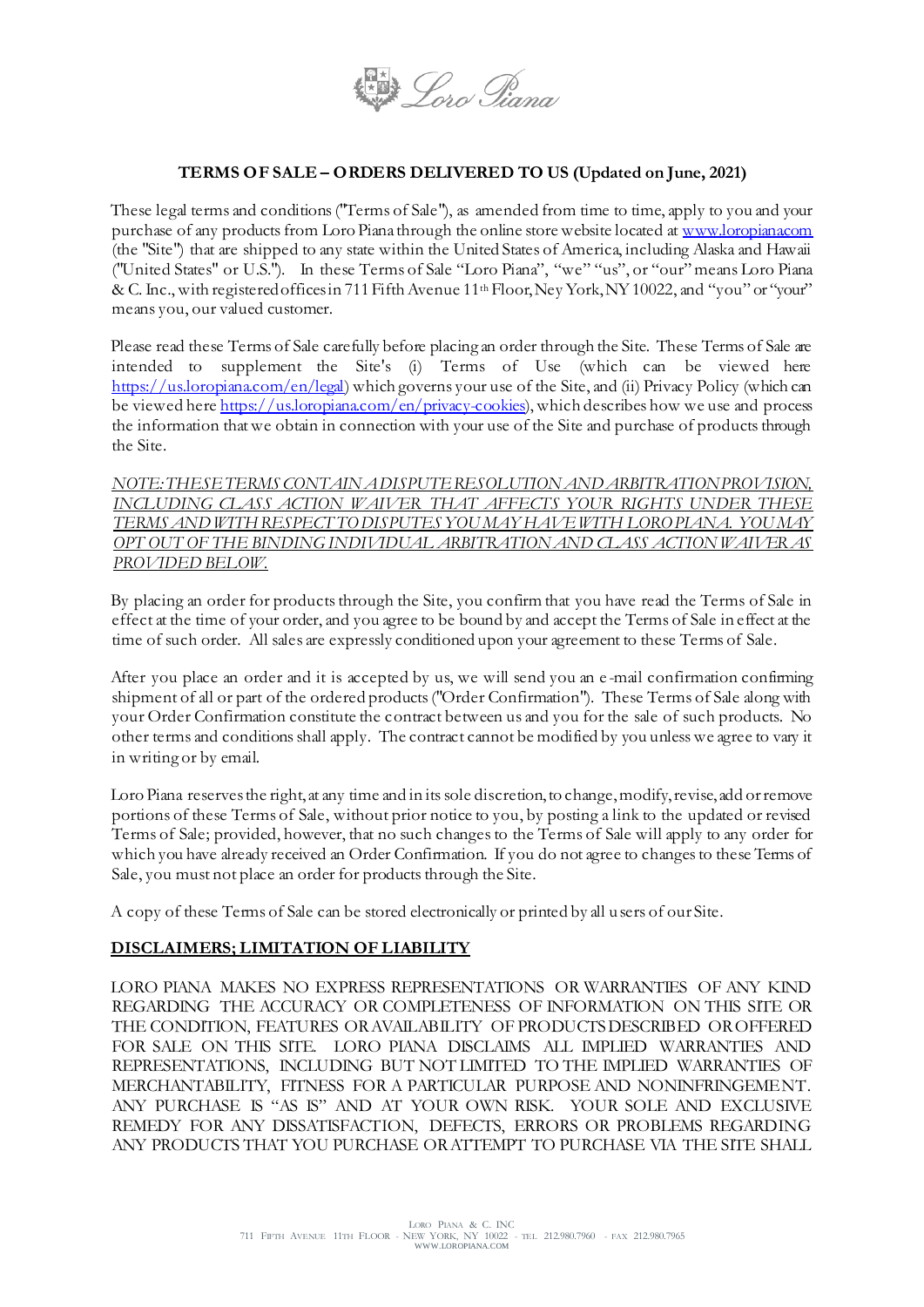

BE AS EXPRESSLY SET FORTH IN OUR RETURN AND EXCHANGE POLICY SET FORTH BELOW.

LORO PIANA WILL NOT BE LIABLE FOR CONSEQUENTIAL, INDIRECT, INCIDENTAL, SPECIAL, OR PUNITIVE DAMAGES, INCLUDING WITHOUT LIMITATION LOST PROFITS, COSTS OF COVER, LOSS OF BUSINESS, OR ANY SIMILAR OR OTHER DAMAGES, EVEN IF ADVISED OF THE POSSIBILITY OF SUCH DAMAGES, OR FOR ANY CLAIM BY ANY THIRD PARTY. TO THE FULLEST EXTENT PERMITTED BY LAW, LORO PIANA'S SOLE AND EXCLUSIVE LIABILITY SHALL BE LIMITED TO THE AMOUNT ACTUALLY PAID BY YOU FOR THE PURCHASE OF PRODUCTS FROM THIS SITE. SOME STATES DO NOT ALLOW THE EXCLUSION OR LIMITATION OF CERTAIN DAMAGES, SO THE ABOVE LIMITATION OR EXCLUSION MAY NOT APPLY TO YOU.

THE AFOREMENTIONED LIMITATIONS OF LIABILITY SHALL APPLY TO ANY LOSS OR DAMAGES, HOWEVER CAUSED AND REGARDLESS OF THE THEORY OF LIABILITY, WHETHER DERIVED FROM CONTRACT, TORT (INCLUDING, BUT NOT LIMITED TO, STRICT LIABILITY AND NEGLIGENCE), OR ANY OTHER LEGAL THEORY, EVEN IF LORO PIANA WAS ADVISED OF THE POSSIBILITY OF SUCH DAMAGES AND REGARDLESS OF WHETHER ANY OF THE LIMITED REMEDIES HEREUNDER FAIL OF THEIR ESSENTIAL PURPOSE.

#### **ORDER AND ACCEPTANCE**

To place an order, you must be at least 18 years of age and by placing an order, you represent that you are at least 18 years of age. To place an order, you will have to select the products on the Site you wish to purchase, select their color and size, and add the items to your shopping bag. If you wish to proceed with the purchase, click on "PROCEED TO CHECKOUT" button.

If you wish to proceed with the purchase, click on "PROCEED TO CHECKOUT" button.

You may proceed through the registration or the login into your personal account (in this case, you are responsible for maintaining the confidentiality of your password and restricting access to your password and account. You agree to accept responsibility for all purchases and activities that occur under your account) or you may proceed without any registration.

Once you have selected your payment method you will be redirected to the payment page where in order to finalize the checkout you will click on the "SUBMIT ODER AND PAY" button.

After we have received the order that you have placed through the Site or by telephone, you will receive an e-mail from us confirming that your order has been received by us and is being processed ("Order Processing Receipt"). If you do not receive an Order Processing Receipt within 48 hours of placing the order, contact us at (212) 652-1650 or toll free at (855) 481-9100 or by e-mail at [customer.service.us@loropiana.com](mailto:customer.service.us@loropiana.com) before you try to place another order for the same products.

Please note that the Order Processing Receipt reflects the processing of your order and it does not necessarily constitute acceptance of your order. Orders are subject to acceptance by us and we may, at any time and at our sole discretion, refuse to accept your order, including but not limited to cases where:

- 1. you provided us with incorrect or false information, including without limitation, insufficient or incorrect payment or billing information, or insufficient or incorrect shipping address (in this regard, please note we do not ship products to P.O. boxes);
- 2. there is an error on the Site relating to the products that you have ordered, for example an error relating to the price or description of the products as displayed on our Site;
- 3. the products that you have ordered are no longer available through our Site;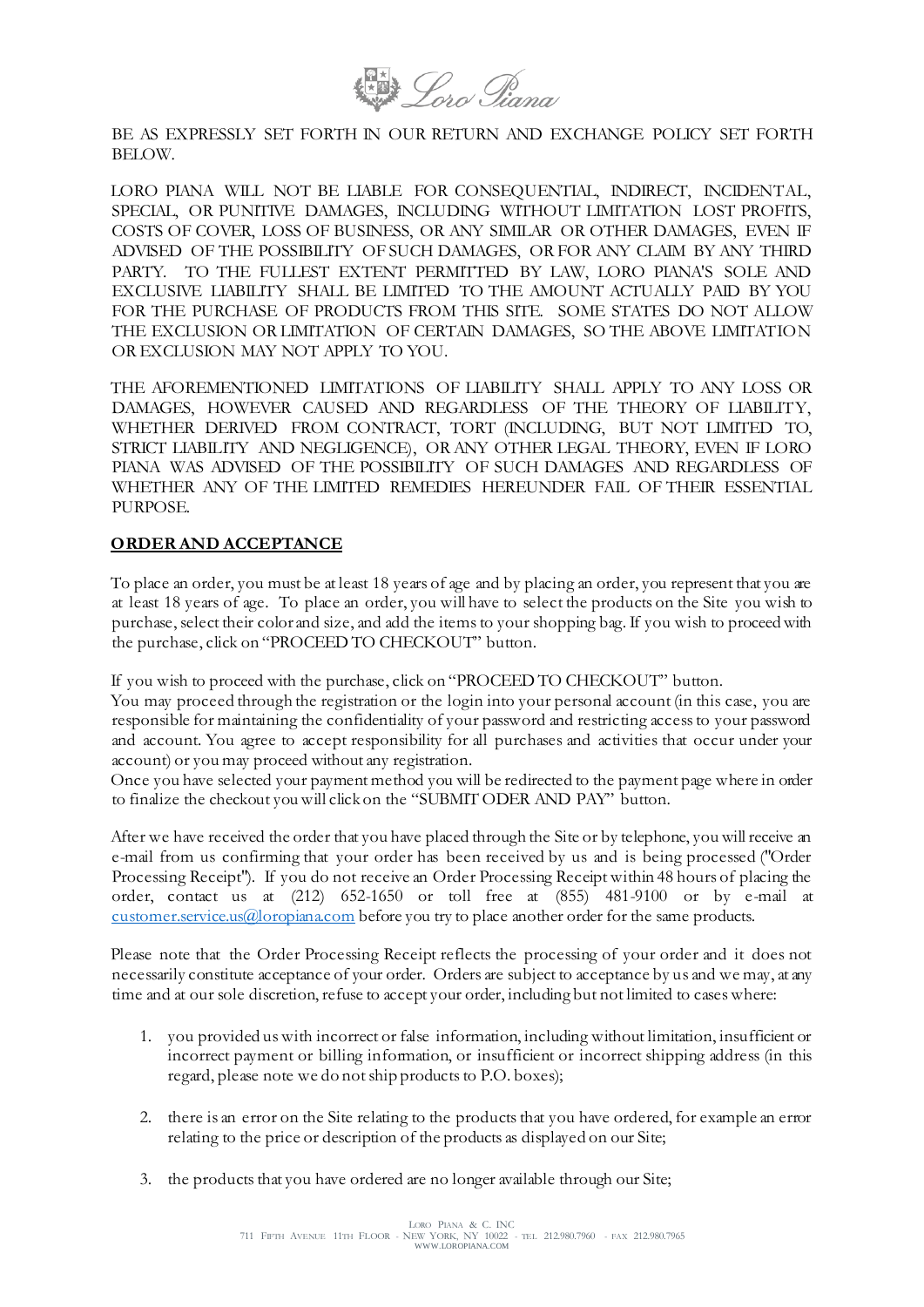**Dero Piana** 

- 4. the amount of the proposed transaction is excessively high, based on our case -by-case evaluation, and subject to our discretion; or
- 5. we believe that you are under the age of 18.

If we do not accept your order, we will contact you at the e -mail address or telephone number that you provided to us within thirty (30) days from the date of your order. If you place an order by telephone you must register with the Site during the call and provide us with an e -mail address.

If we accept your order your credit card will be charged at the time we ship the products you ordered, at which time we will send you an Order Confirmation and an electronic invoice ("e-invoice") for your order. You hereby acknowledge and agree that we reserve the right to accept your order in whole or in part; therefore, in the event of partial acceptance, your card will be charged and the products will be shipped for the part of the order that was accepted.

If you have any questions, comments or concerns regarding your order, or if you think that your order was rejected by us in error, please contact us using the contact information provided under the section titled "CUSTOMER SERVICE" below.

## **PRODUCT AVAILABILITY**

The images of the products on the Site are for illustrative purposes only. Although we have made every effort to display the colors accurately, we cannot guarantee that your computer's display of the colors accurately reflects the color of the products, and the products you receive may vary from those images.

While we use reasonable efforts to maintain accurate pricing, availability, and other information about products displayed on the Site, such information does not warrant or guarantee that the products will be available if you wish to place an order to purchase them.

We have the right, at any time, to make changes to the information about products displayed on the Site, including without limitation information about prices, description or the availability of products and we may do so without prior notice to you. Changes will not, however, impact the price, availability or description of any products for which you received an Order Confirmation.

### **GIFTS**

You may purchase products for delivery to a recipient other than yourself (a "Gift").

Please note that it is your responsibility to provide the recipient's personal data in compliance with all applicable privacy laws.

If we accept your order, you will receive an Order Confirmation from us at the time we ship your Gift to the recipient, and an e-invoice for your order.

#### **PRICES AND PAYMENTS**

All prices for products are displayed on the Site and will be confirmed in the order check-out page, in the Order Confirmation, and in the e-invoice you receive after we accept your order.

We reserve the right to vary the price of our products at any time, provided that we will not alter the price of any products after we send you the Order Confirmation. Please be aware that prices charged for any products purchased on the Site may vary to reflect local market pricing and applicable duties.

Any taxes and duties are not included and are calculated according to the value of you r order and your shipping destination. If you placed your order from an Internet Protocol address originating in the United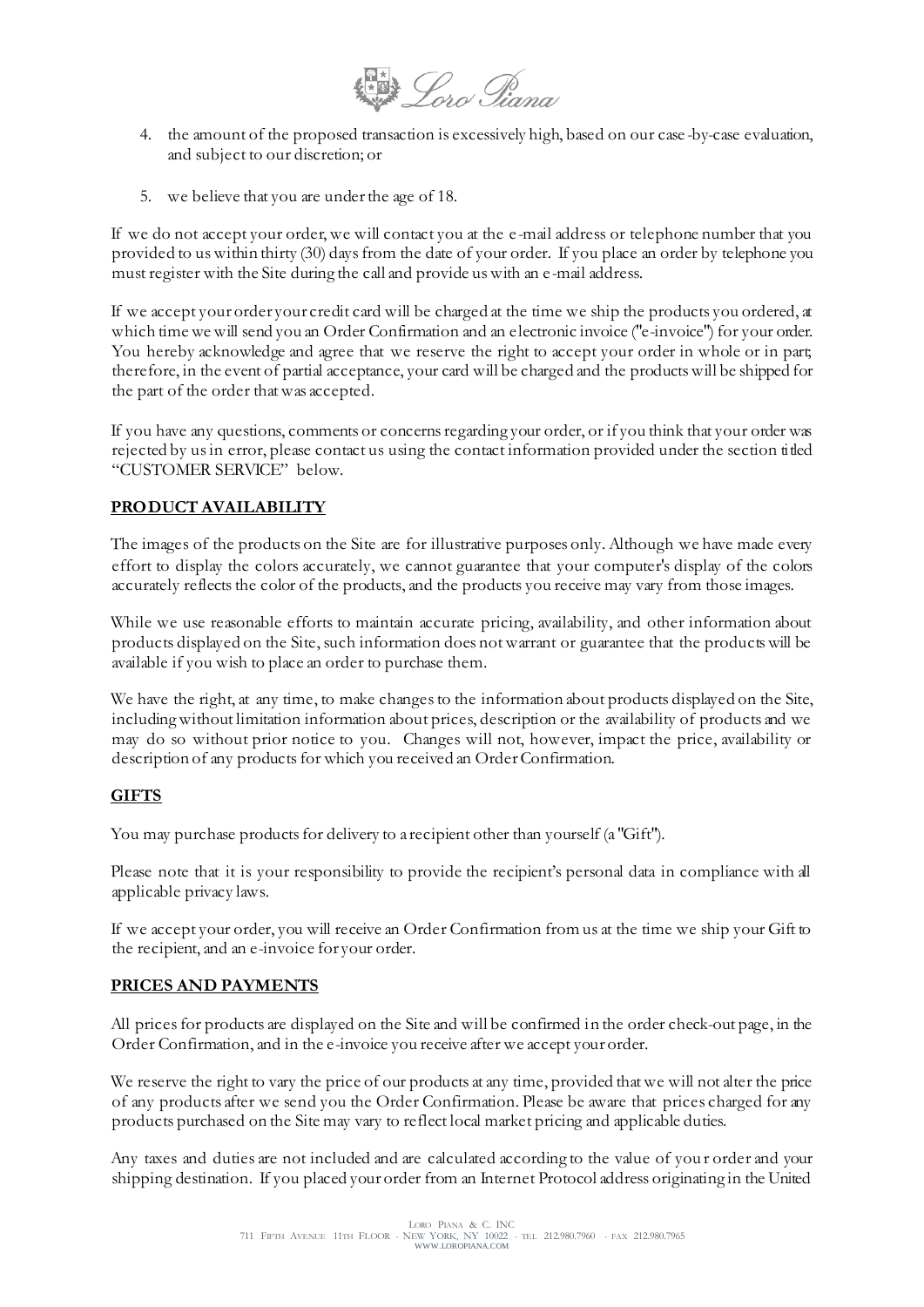**Draw** Loro Tiana

States, any such taxes and duties will be itemized on the order check-out page, the Order Confirmation, and the e-mailed invoice.

All shipping charges are your responsibility, unless waived by Loro Piana. Shipping charges will be calculated and displayed on the Site prior to finalizing your order. Shipping charges are subject to change without notice.

Loro Piana accepts payment by credit card, Paypal, e-wallet and Pay By Link, as listed on out check-out page. By submitting your order, you represent and warrant that you are authorized to use the designated payment method and authorize us to charge your order (including taxes, shipping and handling) to that payment method. Payment must be made in the currency as indicated on your order before you submit it.

*Payment by credit card*. All transactions on the Site are processed using a payment gateway. By submitting your order, you represent and warrant that you are authorized to use the designated credit card and authorize us to charge your order (including taxes, shipping and handling) to that card. If the card cannot be verified or is invalid or is otherwise not acceptable, your order may be suspended or cancelled automatically.

You must supply your card details when you place your order. We will place a "hold" on your payment card for the total value of your order. If the "hold" on your card has been authorized by your bank, your credit card will be debited for the total value of the Order Confirmation at the time the products are shipped to you. We will not accept your order orship the products to you until your credit card issuer has authorized the use of your card for payment of the products ordered. If we do not receive such authorization, we will notify you by e-mail. We reserve the right to verify the identity of the credit card holder by requesting appropriate documentation. After a "hold" on your payment card has been authorized by your bank, please be advised that, in case your credit card is debited for a lower amount than the total amount "held", it is possible that the balance will not immediately be fully available to you for reasons beyond our control (e.g., delays by your credit card issuer in removing the "hold" from your credit card).

Please note that Loro Piana is not responsible for any fees imposed by your credit card company, such as currency conversion fees.

If you intend to dispute the validity or amount of any charge that appears on your credit card statement with your credit card company, we encourage you to first contact our customer service department to determine if we can address any concerns that you may have.

We accept the following credit, charge and debit cards: Amex, Diners, Discover, MasterCard and Visa.

*Payment by PayPal*. If you choose PayPal as your payment method, you will be redirected to the websit[e](http://www.paypal.com/) [www.paypal.com](http://www.paypal.com/)/us where the payment for the products will be carried out following the procedure outlined and regulated by PayPal. By choosing to pay using PayPal, you acknowledge and agree that you will be subject to PayPal's terms and conditions. The data entered on the PayPal website will be handled directly by PayPal and will not be sent to or shared with us, except for the data that are necessary to perform the delivery of the products if you select the option of PayPal express check out. We will therefore have no knowledge of and cannot record in any way the details of the credit card connected to your PayPal account or any other payment instrument connected to said account.

We will place a "hold" on your PayPal account for the total value of your order. If the "hold" on your PayPal account has been authorised by PayPal, your PayPal account will be debited for the total cost of your order, as indicated in the Order Confirmation, at the time the Products are shipped to you. We will not accept your order, neither will we supply the Products to you until PayPal has authorised the use of your PayPal account for payment of the Products you ordered. If we do not receive such authorisation we will notify you. We reserve the right to verify the identity of the PayPal account holder by requesting appropriate documentation.

After a "hold" on your PayPal account has been authorized by PayPal, please be advised that, if your PayPal account is debited for a lower amount than the total amount so "held" (eg: if certain products are out of stock), it is possible that the balance will not be immediately fully available to you for reasons beyond our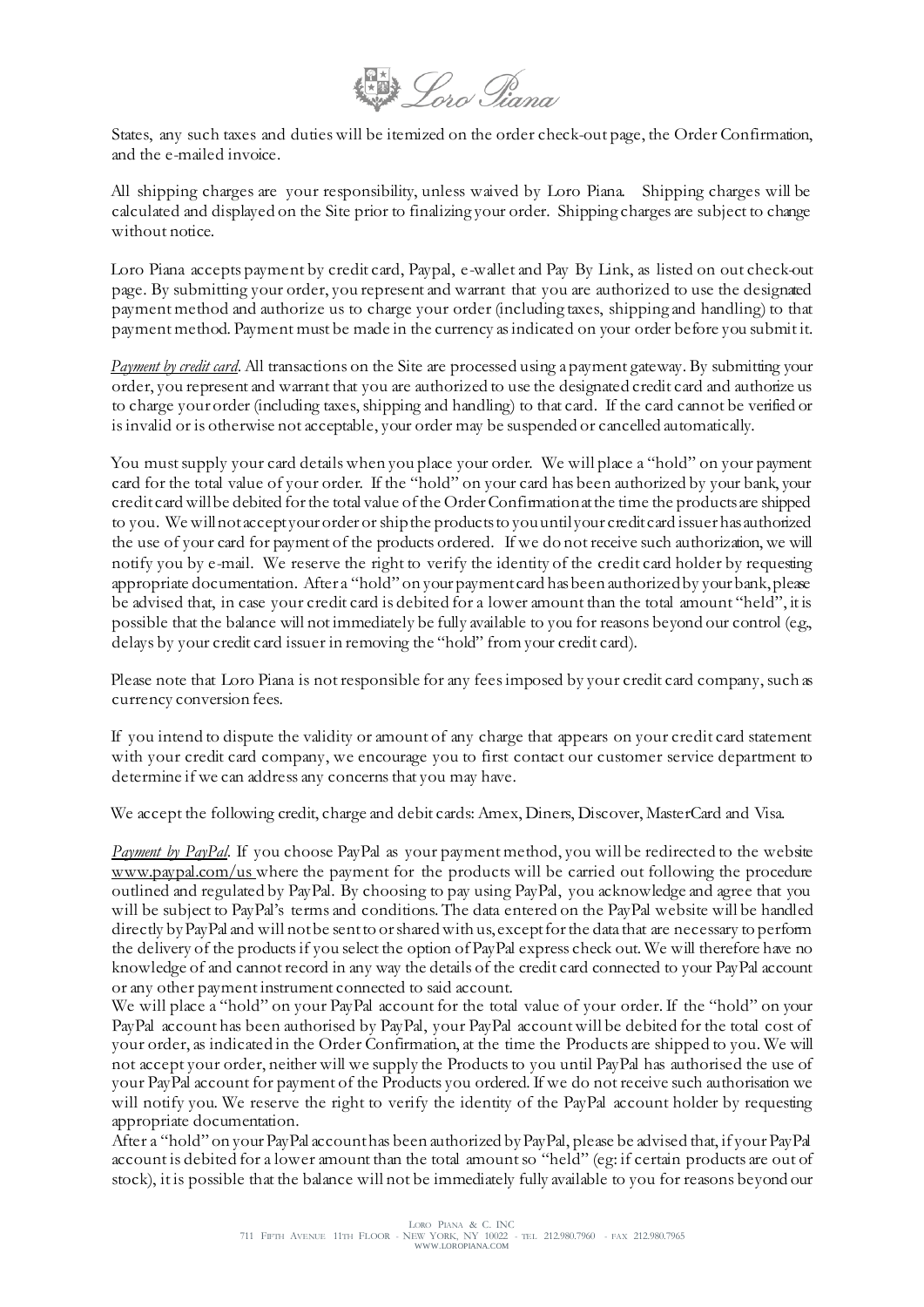

control (eg: delays by PayPal in removing the "hold" from your PayPal account).

#### *Payment by e-Wallet.*

(i) Apple Pay

If you have installed the Apple Pay app and activated the Apple Pay option and you are navigating through Safari, you may choose such payment method.

If you choose Apple Pay as an option, a popup will be displayed and you will need to insert/confirm your contact information and shipping and billing address, as we ll as select the preferred card connected to your account. Once completed, you will need to click on the "continue" button and authenticate yourself through Face ID, passcode, or Fingerprint and confirm the payment, or otherwise follow the most recent payment protocol that has been instituted by Apple.

In the event of payment via Apple Pay, the total amount due will be debited by Apple Pay to you at the conclusion of the online contract. In the event of the termination of the purchase agreement and for any other type of refund, for any reason, the refund will be credited to your Apple Pay account that you used for the original purchase. The time required to credit the payment instrument connected to said account depends exclusively on Apple Pay and the banking system. Once the credit order in favour of said account has been arranged by Loro Piana, Loro Piana is not responsible for any delays or omissions in crediting you with the refund. To contest these cases, you must contact Apple directly. By choosing to pay using Apple Pay, you acknowledge and agree that you will be subject to Apple's terms and conditions.

(ii) Google Pay

If you have installed the Google Pay app and activated the Google Pay option, you may choose such payment method.

If you choose Google Pay as an option, a popup will be displayed and you will need to insert/confirm your contact information and shipping and billing address, as well as select the preferred card connected to your account.

Once completed, you will need to click on the "continue" button and authenticate yourself through fingerprint or passcode, if applicable, and confirm the payment, or otherwise follow the most recent payment protocol that has been instituted by Google.

In the event of payment via Google Pay, the total amount due will be debited by Google Pay to you at the conclusion of the online contract. In the event of the termination of the purchase agreement and for any other type of refund, for any reason, the refund will be credited to your Google Pay account that you used for the original purchase. The time required to credit the payment instrument connected to said account depends exclusively on Google and the banking system. Once the credit order in favour of said account has been arranged by Loro Piana, Loro Piana is not responsible for any delays or omissions in crediting you with the refund. To contest these cases you must contact Google directly. By choosing to pay using Google Pay, you acknowledge and agree that you will be subject to Google's terms and conditions.

(iii) Alipay

Should you choose Alipay as payment method, you will be redirected to the Alipay website where the payment will be carried out following the procedure envisaged and regulated by Alipay and the contract terms and conditions as agreed between you and Alipay. You will then be returned to the Site once the payment is completed. The data entered on the Alipay website will be handled directly by Alipay and will not be sent to or shared with Loro Piana. Loro Piana therefore has no knowledge of and cannot record in any way the details of the credit card connected to your Alipay account or any other payment instrument connected to said account. In the event of payment via Alipay, the total amount due will be debited by Alipay to you at the conclusion of the online contract. In the event of the termination of the purchase agreement and for any other type of refund, for any reason, the refund will be credited to your Alipay account or to the same credit/debit card that you used for the original purchase. The time required to credit the payment instrument connected to said account depends exclusively on Alipay and the banking system. Once the credit order in favor of said account has been arranged, Loro Piana cannot be held responsible for any delays or omissions in crediting you with the refund. To contest these cases you must contact Alipay directly.

(iv) WeChat Pay

If you have installed the WeChat app and activated the WeChat Pay option, you may choose such payment method. If you choose WeChat Pay as an option, a QR code will be displayed and you will need to scan such QR code with the WeChat app and authorize the payment.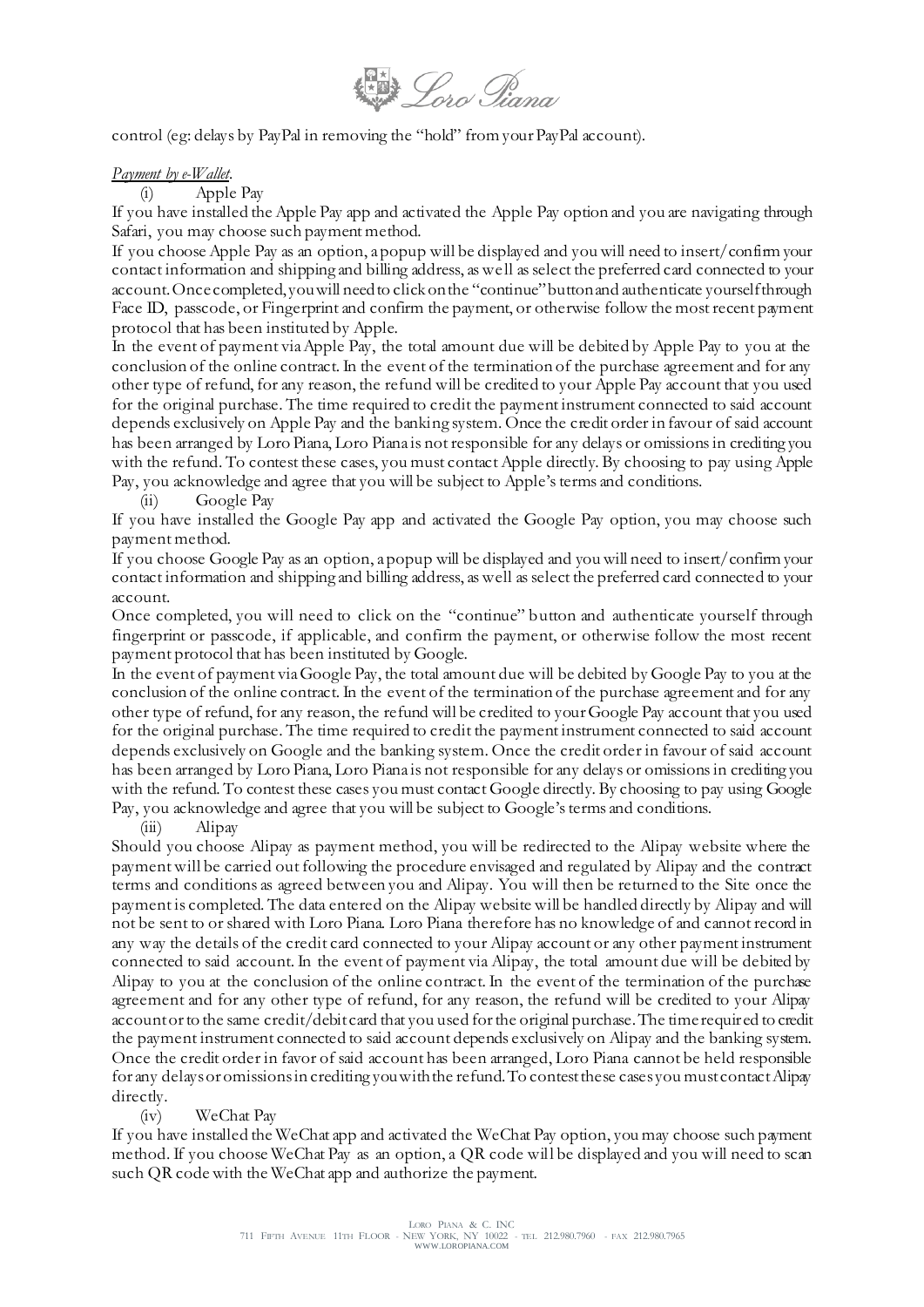

In the event of payment via WeChat Pay, the total amount due will be debited by WeChat Pay to you at the conclusion of the online contract. In the event of the termination of the purchase agreement and for any other type of refund, for any reason, the refund will be credited to your WeChat Pay account that you used for the original purchase. The time required to credit the payment instrument connected to sai d account depends exclusively on WeChat and the banking system. Once the credit order in favor of said account has been arranged, Loro Piana cannot be held responsible for any delays or omissions in crediting you with the refund. To contest these cases you must contact WeChat directly.

## *Pay by Link*

If you are a customer over the phone, you can choose this secure method of payment. This method allows you to not communicate the credit card information over the phone to the customer service team. Specifically, in order to conclude the transaction, you will receive from the customer service a "Paybylink" link through which insert the information about the method of payment chosen.

# **DELIVERY AND ORDER TRACKING**

We will not deliver any products unless and until payment has been authorized and debited. When the products have been consigned to our carrier, we will send you the Order Confirmation.

Delivery will be made by courier during normal business hours. Please be advised that delivery charges may apply to your order and that our courier cannot deliver packages without receiving a signature.

Our third-party carrier will make any reasonable efforts to deliver the products within the number of days specified on your Order Confirmation. However, any delivery date or time specified by us is an estimate only, and we will not be liable for any loss or damage suffered by you through any unavoidable delay in delivery. You can track the progress of your order by entering the tracking number directly into our carrier's website.

Risk of loss to products shall pass to you upon delivery of such products. Title to products shall pass from Loro Piana to you upon the later of (i) the date of delivery of such products, or (ii) the date on which we receive payment in full for such products. As soon as the products have been delivered to the destination address, you will become responsible for them, and for any loss or damage to them thereafter. Upon delivery of the products, and before signing any document attesting delivery, you must carefully check the integrity of the package.

# **RESALE / RESHIPPING OF OUR MERCHANDISE**

You must not misrepresent yourself as being one of our authorized resellers or as being qualified to resell our products. We reserve the right to refuse to accept your order, if we suspect that you intend to resell our products.

### **RETURN AND EXCHANGE POLICY**

The following policy applies only to products shipped to any state within the U.S., including Alaska and Hawaii, that are purchased from the U.S. Loro Piana entity. These terms do not apply if such products were purchased (i) for shipment to any other jurisdiction, (ii) at a physical store location (including, without limitation, any Loro Piana store), or (iii) through other websites. We will not accept returns/exchanges of products purchased through such other means.

Please see the specific applicable conditions below:

# **A. To Return or Exchange An Item Online Using Loro Piana's Free Pick Up Service:**

# **1. Items Purchased By You:**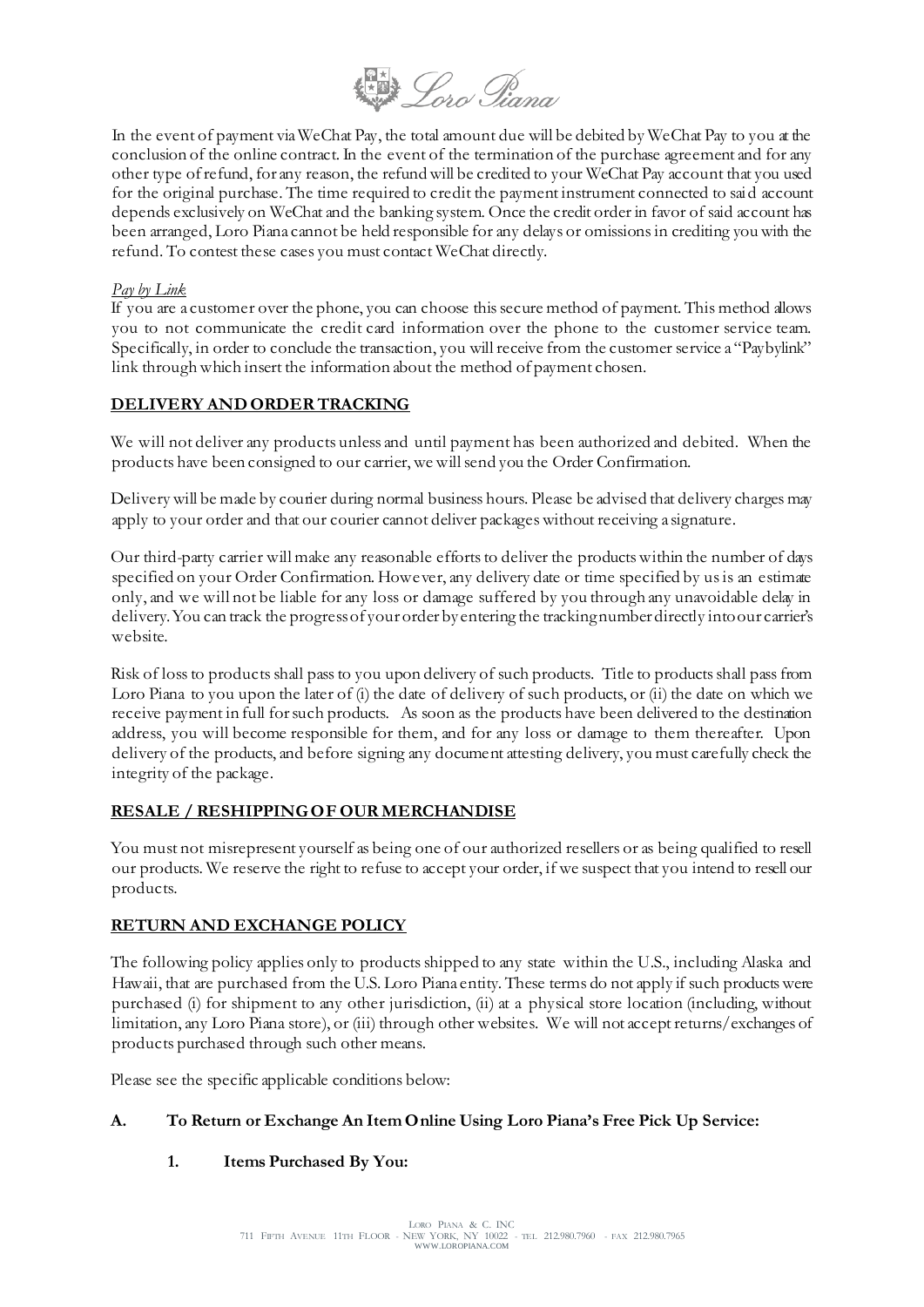**Loro Piana** 

You may return for a refund or exchange any items purchased through the Site for any reason within 30 days after the items are received.

Please note we only accept exchanges for changing the color or size of the same item already purchased. If you would like a different item, please return your purchase for a refund and place a new order.

Returning or exchanging purchased products using our return service is free and can be done in 3 easy steps:

a. Login to your Account (or click on the following link https://us.loropiana.com/en/FAQs?section=faq-returns if not registered). Under "Order History", you can select the detail page for the relevant order and indicate the items which you would like to return/exchange as well as the reason for the return or the new color/size desired. You will receive a Return Authorization Number ("RAN"). Print the RAN directly from the site (alternatively, if you do not have access to a printer, handwrite the RAN on the line indicated in the delivery form that you rec eived with the original shipment ("Delivery Receipt")).

b. Place all items for return/exchange new, unaltered, unused, and in the same condition in which you received the item, with all of the tags and labels attached in their original boxes and packaging along with the RAN (printed or handwritten as per the above).

c. Attach the ESHOP URGENT sticker and the pre-addressed FedEx air way bill that you received with the original shipment to the outside of the box. Call FedEx directly or visit their website to schedule a free pick up. Return shipments using FedEx will be provided to you free of charge.

IF YOU HAVE REQUESTED A REFUND, WE WILL REFUND YOU THE PRICE PAID FOR THE PRODUCT AND APPLICABLE TAXES (EXCLUDING ANY TAXES THAT MAY HAVE BEEN ASSESSED ON SHIPPING AND HANDLING). HOWEVER, WE CANNOT REFUND YOU THE ORIGINAL SHIPPING FEES YOU PAID, ANY APPLICABLE HANDLING SURCHARGE YOU PAID, OR TAXES ASSOCIATED WITH SUCH CHARGES.

IF, IN OUR SOLE DISCRETION, WE BELIEVE THAT THE NUMBER OF EXCHANGES YOU MAKE ARE EXCESSIVE, WE RESERVE THE RIGHT TO PROVIDE YOU WITH A REFUND AND TO REFUSE TO PROVIDE YOU WITH FURTHER EXCHANGES.

#### **2. Items Received As A Gift:**

You may return or exchange any items received as a Gift for any reason within 30 days after the items are received.

Please note we only accept exchanges for changing the color or size of the same item already purchased.

For a Gift return or exchange you should contact our customer service either by email at [customer.service.us@loropiana.com](mailto:customer.service.us@loropiana.com) or by phone at (212) 652-1650 or toll free at (855) 481-9100 to receive a RAN and then follow the steps  $A(1)(b)$ -(c) above.

IF YOU RETURN AN ITEM, ONLY THE ORIGINAL PURCHASER WILL BE ENTITLED TO RECEIVE A REFUND. THIS REFUND WILL BE LIMITED TO THE PRICE PAID FOR THE PRODUCT AND APPLICABLE TAXES (EXCLUDING ANY TAXES THAT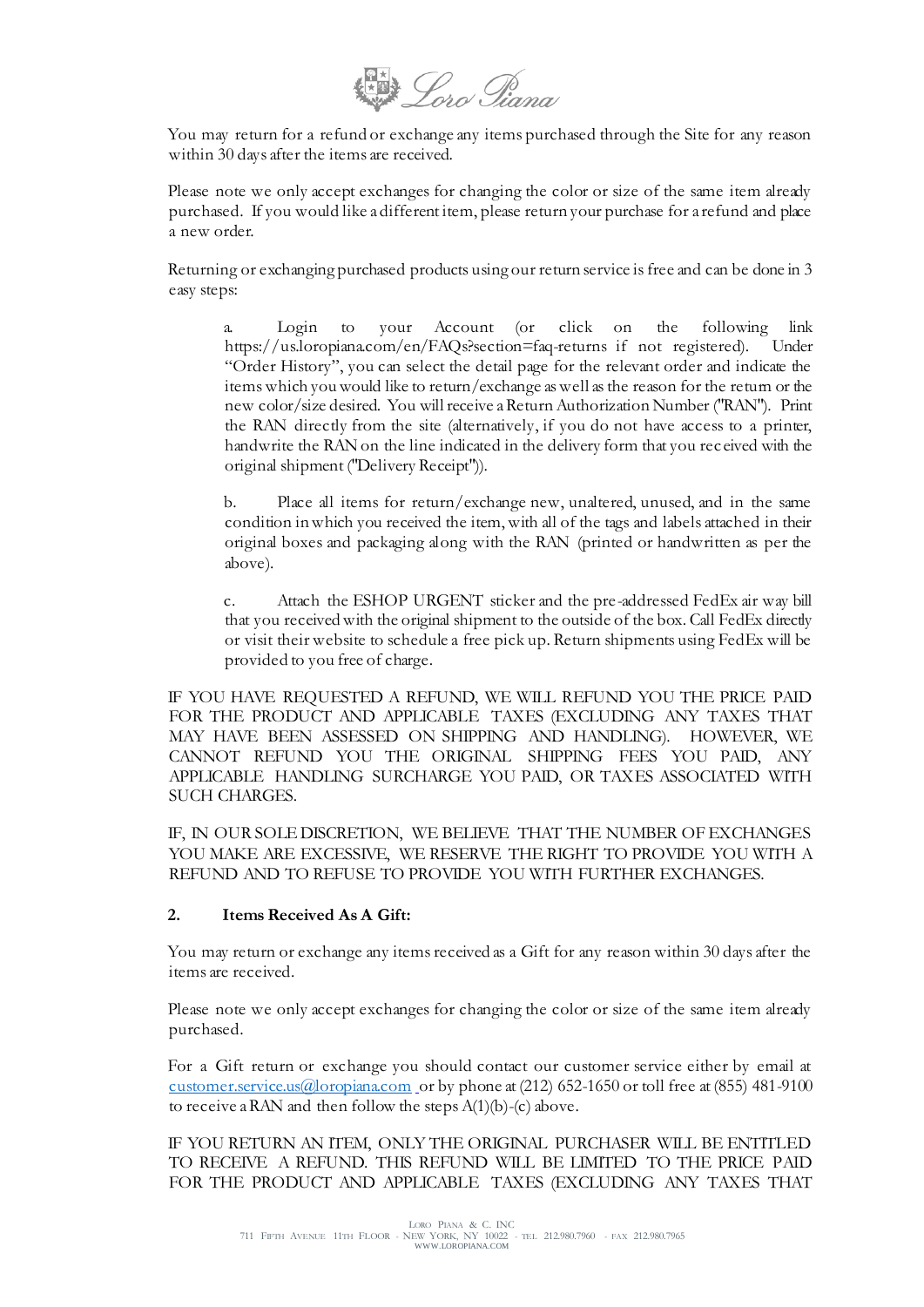

MAY HAVE BEEN ASSESSED ON SHIPPING AND HANDLING). WE CANNOT REFUND THE ORIGINAL SHIPPING FEES, ANY APPLICABLE HANDLING SURCHARGE PAID BY THE ORIGINAL PURCHASER, OR TAXES ASSOCIATED WITH SUCH CHARGES.

IF, IN OUR SOLE DISCRETION, WE BELIEVE THAT THE NUMBER OF EXCHANGES YOU MAKE IS EXCESSIVE, WE RESERVE THE RIGHT TO PROVIDE THE ORIGINAL PURCHASER WITH A REFUND AND TO REFUSE TO PROVIDE YOU WITH FURTHER EXCHANGES.

Please note that when the products (whether purchased by You or received as a Gift) are returned to us, we will review them for quality control. If the products are sent back in their original, new, unaltered, and unused condition, and with all of the tags and labels attached, we will approve the return and, as the case may be, exchange the products or reimburse the total amount paid and applicable taxes minus original shipping and handling costs (including any taxes associated with such charges) to the card used for the original purchase. We will credit the refund to the card used to pay for the products within approximately thirty (30) days from the date that we receive the returned products, save for possible delays of technical nature not attributable to us (e.g., malfunctions of the credit card system).

In cases where the products appear to be worn or used, are missing any of the labels or tags, do not comply with our Terms of Sale, or where we have any reason to believe that the products are fraudulent or were not purchased directly on our Site, we will not be able to accept the return/exchange and we may send the original products back to you.

### **B. To Exchange An Item In Our Stores**

Products purchased on our Site, including products received as Gifts, (i) can be exchanged by the recipient at select Loro Piana stores that are listed as available for returns on our Site ("Loro Piana Stores"), or (ii) can be returned for a store credit, which is only valid in the Loro Piana Store where such store credit is issued. Both options are available up to 30 days after the products are received. PLEASE NOTE THAT LORO PIANA STORES CANNOT OFFER A REFUND FOR ITEMS PURCHASED THROUGH THE SITE. TO RECEIVE A REFUND, PLEASE USE THE PROCESS DESCRIBED IN SECTION A (ABOVE).

Please note we only accept exchanges for changing the color or size of the same item already purchased.

To find the Loro Piana Store nearest you that accepts returns or exchanges of products purchased online, please refer to the list on our Site under "Customer Service – Returns & Exchanges" section or in the documentation you received with your original order.

Returning or exchanging purchased products in our store is free and can be done in 2 easy steps:

1. Bring the products, in their original, new, unaltered, unused condition, and with all of the tags and labels attached, in their original packaging along with the Delivery Receipt and e -invoice that you received in the original shipment to a Loro Piana Store that accepts returns.

2. A store representative will check the products to make sure that they are in acceptable condition, new, unaltered, unused, and with all of the tags and labels attached. If the products comply with the standards stated in these Terms of Sale, then:

a. If you wish to exchange the products, you will receive the same product in a different color and/or size. Please note that exchanges are only valid for the exact same product in a different color or size, based on availability in the store; or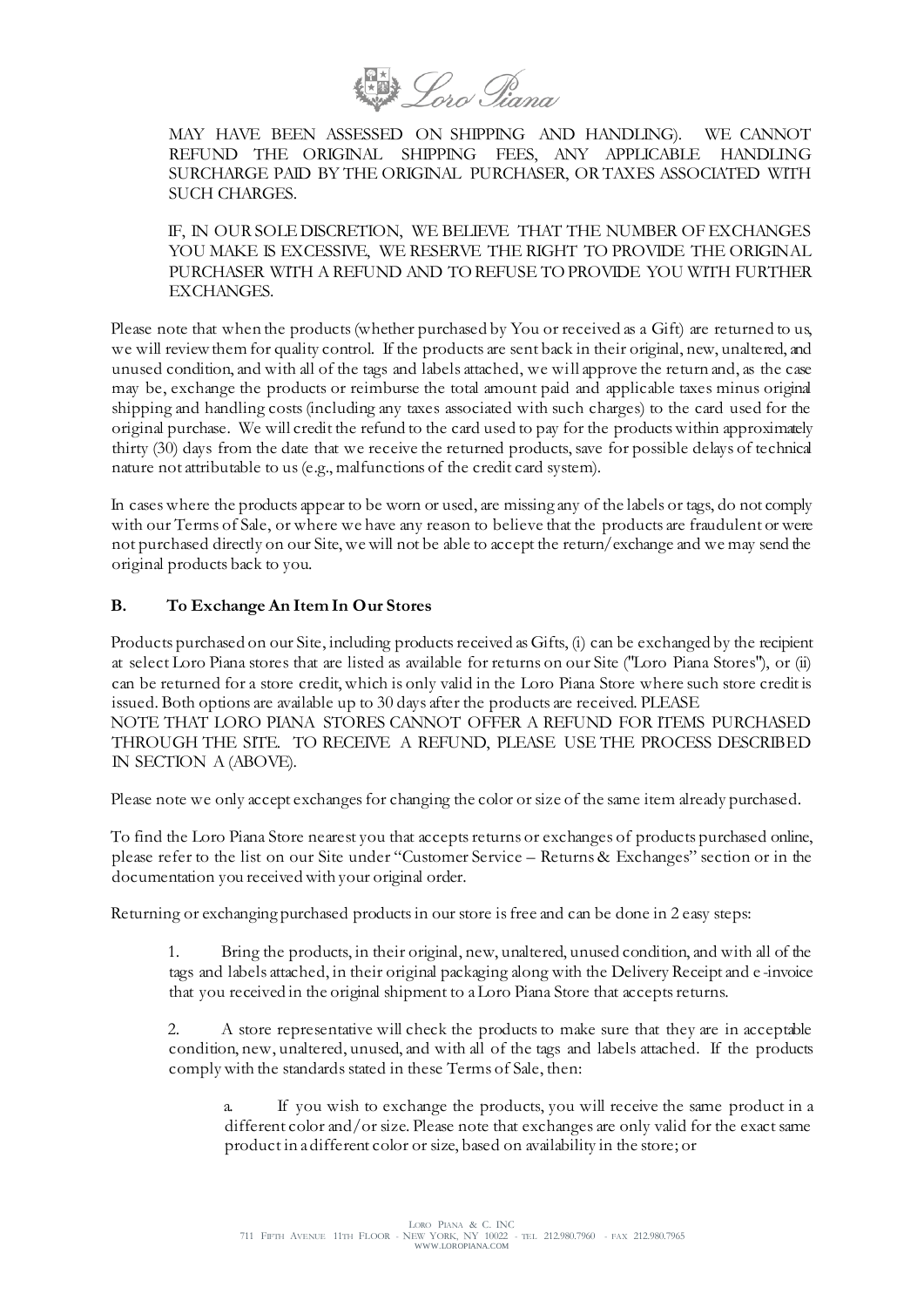Hero Piana

b. If you wish to return the products, you will be issued a store credit for price paid for the product and applicable taxes (excluding any taxes that may have been assessed on shipping and handling). The store credit will be valid for one year from the date of issue (except where prohibited by applicable law) and must be used in the Loro Piana Store where it was issued. PLEASE NOTE THAT THE ORIGINAL SHIPPING FEES YOU PAID, APPLICABLE HANDLING SURCHARGE YOU PAID, OR TAXES ASSOCIATED WITH SUCH CHARGES, WILL NOT BE TAKEN INTO CONSIDERATION FOR THE CALCULATION OF THE VALUE OF THE STORE CREDIT.

In cases where the products appear to be worn or used, are missing any of the labels or tags, do not comply with our Terms of Sale, or where we have any reason to believe that the products are fraudulent or were not purchased directly on our Site, we will not be able to accept the return/exchange.

### **CUSTOMER SERVICE**

We offer customer assistance for any questions related to the use of the Site, the placement of an order, the tracking of products, the availability of products, the login/registration process and any further information you may need in connection with the use of our Site and/or our products. Our customer service is available in English Monday through Friday between the hours of 9:00 AM to 6:00 PM Eastern Time with the exception of holidays.

If you need any information we invite you to refer to the "FAQ section" on our Site and if you are not satisfied you may contact us by email [\(customer.service.us@loropiana.com](mailto:customer.service.us@loropiana.com)) or by phone ((212) 652-1650 or toll free at (855) 481-9100).

### **DISPUTE RESOLUTION AND ARBITRATION; CLASS ACTION WAIVER**.

#### **Please read the following Dispute Resolution and Arbitration; Class Action Waiver provision (this "Provision") carefully. It affects your rights.**

**Please read this Provision carefully**. It provides that all Disputes (as defined below) between you and Loro Piana shall be resolved by binding arbitration. Arbitration is a form of private dispute resolution and replaces the right to go to court. In the absence of this arbitration agreement, you may otherwise have a right or opportunity to bring claims in a court, before a judge or jury, and/or to participate in or be represented in a case filed in court by others (including, but not limited to, class actions). Except as otherwise provided, entering into these Terms of Sale constitutes a waiver of your right to litigate claims and all opportunity to be heard by a judge or jury. There is no judge or jury in arbitration, and court review of an arbitration award is limited. The arbitrator must follow these Terms of Sale and can award the same damages and relief as a court (including attorney's fees).

For purposes of this Provision, "Loro Piana" means Loro Piana & C. Inc. and its parents, subsidiaries, and affiliate companies, and each of their respective officers, directors, employees, and agents. The term "Dispute" means any dispute, claim, or controversy between you and Loro Piana regarding, arising out of or relating to any aspect of your relationship with Loro Piana, whether based in contract, statute, regulation, ordinance, tort (including, but not limited to, fraud, misrepresentation, fraudulent inducement, or negligence), or any other legal or equitable cause of ac tion or claim for relief, and includes the validity, enforceability or scope of this Provision (with the exception of the enforceability of the Class Action Waiver clause below). "Dispute" is to be given the broadest possible meaning that will be enforced, and shall include any claims against other parties relating to services or products provided or billed to you (such as Loro Piana's licensors, suppliers, dealers or third-party vendors) whenever you also assert claims against us in the same proceeding.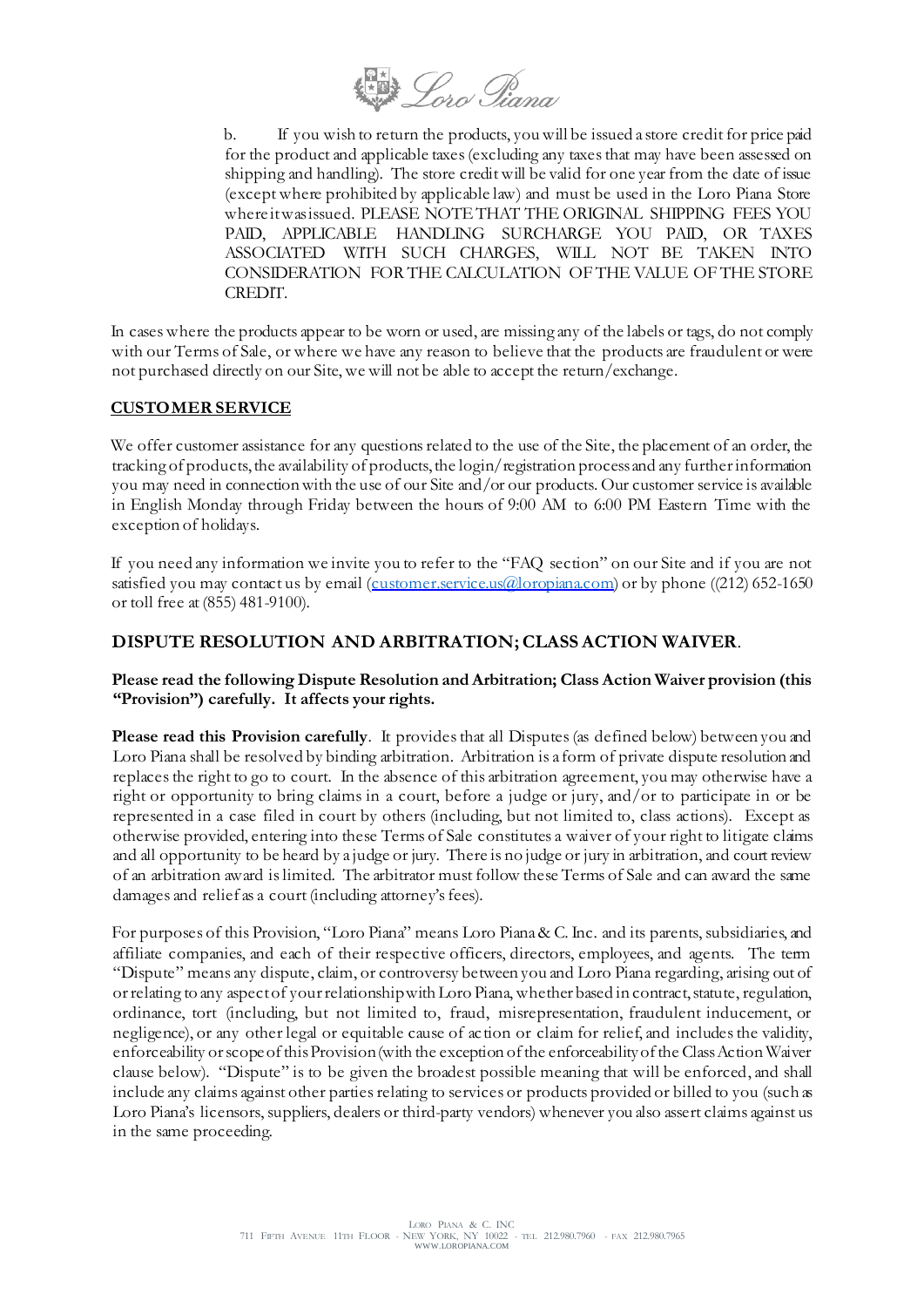

YOU AND LORO PIANA EACH AGREE THAT, EXCEPT AS PROVIDED BELOW, ANY AND ALL DISPUTES, AS DEFINED ABOVE, WHETHER PRESENTLY IN EXISTENCE OR BASED ON ACTS OR OMISSIONS IN THE PAST OR IN THE FUTURE, WILL BE RESOLVED EXCLUSIVELY AND FINALLY BY BINDING ARBITRATION RATHER THAN IN COURT IN ACCORDANCE WITH THIS PROVISION.

#### Pre-Arbitration Claim Resolution

For all Disputes, whether pursued in court or arbitration, you must first give Loro Piana an opportunity to resolve the Dispute. You must commence this process by emailing us written notification to [customer.service.us@loropiana.com](mailto:customer.service.us@loropiana.com) . That written notification must include (1) your name, (2) your address, (3) a written description of the Dispute, and (4) a description of the specific relief you seek. If Loro Piana does not resolve the Dispute within 45 days after it receives your written notification, you may pursue your Dispute in arbitration. You may pursue your Dispute in a court only under the circumstances described below.

#### Exclusions from Arbitration/Right to Opt Out

Notwithstanding the above, you or Loro Piana may choose to pursue a Dispute in court and not by arbitration if (a) the Dispute qualifies, it may be initiated in small claims court; or (b) YOU OPT-OUT OF THESE ARBITRATION PROCEDURES WITHIN 30 DAYS FROM THE DATE THAT YOU FIRST CONSENT TO THESE TERMS OF SALE (the "Opt-Out Deadline"). You may opt out of this Provision by emailing us written notification t[o customer.service.us@loropiana.com](mailto:customer.service.us@loropiana.com) Your written notification must include (1) your name, (2) your address, and (3) a clear statement that you do not wish to resolve disputes with Loro Piana through arbitration. Your decision to opt-out of this Provision will have no adverse effect on your relationship with Loro Piana. **Any opt-out request received after the Opt-Out Deadline will not be valid and you must pursue your Dispute in arbitration or small claims court.**

#### Arbitration Procedures

If this Provision applies and the Dispute is not resolved as provided above (Pre -Arbitration Claim Resolution) either you or Loro Piana may initiate arbitration proceedings. The American Arbitration Association ("AAA"), www.adr.org, or JAMS, www.jamsadr.com, will arbitrate all Disputes, and the arbitration will be conducted before a single arbitrator. The arbitration shall be commenced as an individual arbitration only, and shall in no event be commenced as a class arbitration or a consolidated or representative action or arbitration. All issues shall be for the arbitrator to decide, including the scope of this Provision.

For arbitration before AAA, for Disputes of less than \$75,000, the AAA's Supplementary Procedures for Consumer-Related Disputes will apply; for Disputes involving \$75,000 or more, the AAA's Commercial Arbitration Rules will apply. In either instance, the AAA's Optional Rules For Emergency Measures Of Protection shall apply. The AAA rules are available at www.adr.org or by calling 1-800-778-7879. For arbitration before JAMS, the JAMS Comprehensive Arbitration Rules & Procedures and the JAMS Recommended Arbitration Discovery Protocols For Domestic, Commercial Cases will apply. The JAMS rules are available at www.jamsadr.com or by calling 1-800-352-5267. This Provision governs in the event it conflicts with the applicable arbitration rules. Under no circumstances will class action or representative action procedures or rules apply to the arbitration.

Because these Terms of Sale concern interstate commerce, the Federal Arbitration Act ("FAA") governs the arbitrability of all Disputes. However, the arbitrator will apply applicable substantive law consistent with the FAA and the applicable statute of limitations or condition precedent to suit.

Arbitration Award – The arbitrator may award on an individual basis any relief that would be available pursuant to applicable law, and will not have the power to award relief to, against or for the benefit of any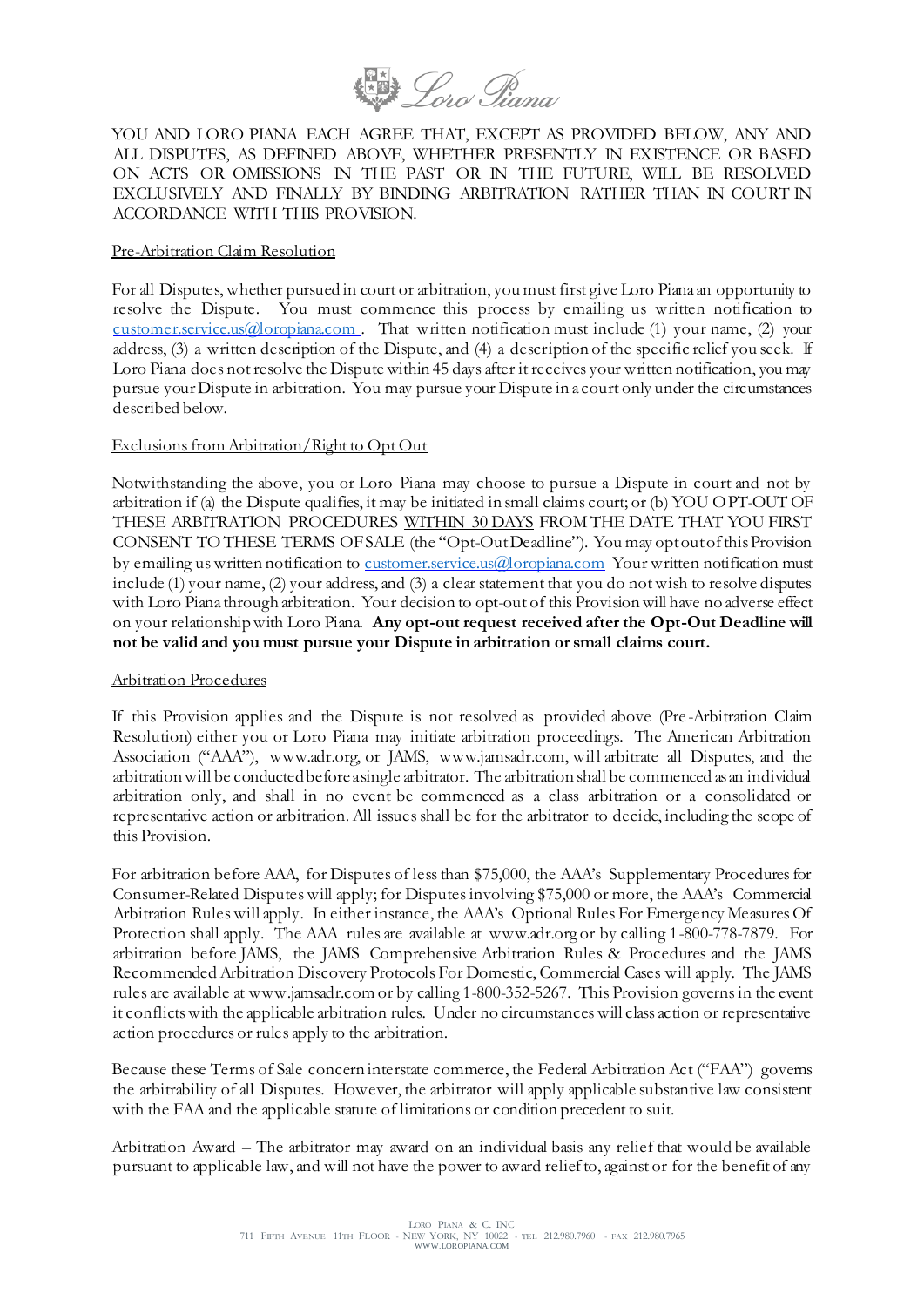**Doro Piana** 

person who is not a party to the proceeding. The arbitrator will make any award in writing but need not provide a statement of reasons unless requested by a party or if required by applicable law. Such award will be final and binding on the parties, except for any right of appeal provided by the FAA or other applicable law, and may be entered in any court having jurisdiction over the parties for purposes of enforcement.

Location of Arbitration – You or Loro Piana may initiate arbitration in either New York City, NY or the federal judicial district that includes your billing address. However, if Loro Piana initiates the arbitration in New York, you shall have the right to have the arbitration transferred to the AAA or JAMS office within the judicial district that includes your billing address.

Payment of Arbitration Fees and Costs – Loro Piana will pay all arbitration filing fees and AAA or JAMS hearing fees and any arbitrator's hearing fees, costs and expenses upon your written request to the arbitrator given at or before the first evidentiary hearing in the arbitration. You are responsible for all additional fees and costs that you incur in the arbitration, including, but not limited to, attorneys or expert witnesses. Fees and costs may be awarded as provided pursuant to applicable law. In addition to any rights to recover fees and costs under applicable law, if you provide notice and negotiate in good faith with Loro Piana as provided in the section above titled "Pre-Arbitration Claim Resolution" and the arbitrator concludes that you are the prevailing party in the arbitration, you will be entitled to recover reasonable attorney's fees and costs as determined by the arbitrator.

#### Class Action Waiver

Except as otherwise provided in this Provision, the arbitrator may not consolidate more than one person's claims, and may not otherwise preside over any form of a class or representative proceeding or claims (such as a class action, consolidated action, representative action, or private attorney general action) unless both you and Loro Piana specifically agree to do so in writing following initiation of the arbitration. **If you choose to pursue your Dispute in court by opting out of the Provision, as specified above, this Class Action Waiver will not apply to you.** Neither you, nor any other user of the Loro Piana Service can be a class representative, class member, or otherwise participate in a class, consolidated, or representative proceeding without having complied with the opt-out requirements above.

#### No Judge or Jury in Arbitration

Arbitration does not involve a judge or jury. You understand and agree that by entering into these Terms of Sale you and Loro Piana are each giving up the right to a jury trial or a trial before a judge in a public court. In the absence of this Provision, you and Loro Piana might otherwise have had a right or opportunity to bring Disputes in a court, before a judge or jury, and/or to participate or be represented in a case filed in court by others (including class actions). Except as otherwise provided below, those rights are waived. Other rights that you would have if you went to court, such as the right to appeal and to certain types of discovery, may be more limited or may also be waived.

### **Severability**

If any clause within this Provision (other than the Class Action Waiver cl ause above) is found to be illegal or unenforceable, that clause will be severed from this Provision, and the remainder of this Provision will be given full force and effect. If the Class Action Waiver clause is found to be illegal or unenforceable, this entire Provision will be unenforceable, and the Dispute will be decided by a court.

### **Continuation**

This Provision shall survive the termination of your service with Loro Piana or its affiliates. Notwithstanding any provision in these Terms of Sale to the contrary, you and Loro Piana agree that if Loro Piana makes any change to this Provision (other than a change to the Notice Address), you may reject any such change and require Loro Piana to adhere to the present language in this Provision if a dispute between us arises.